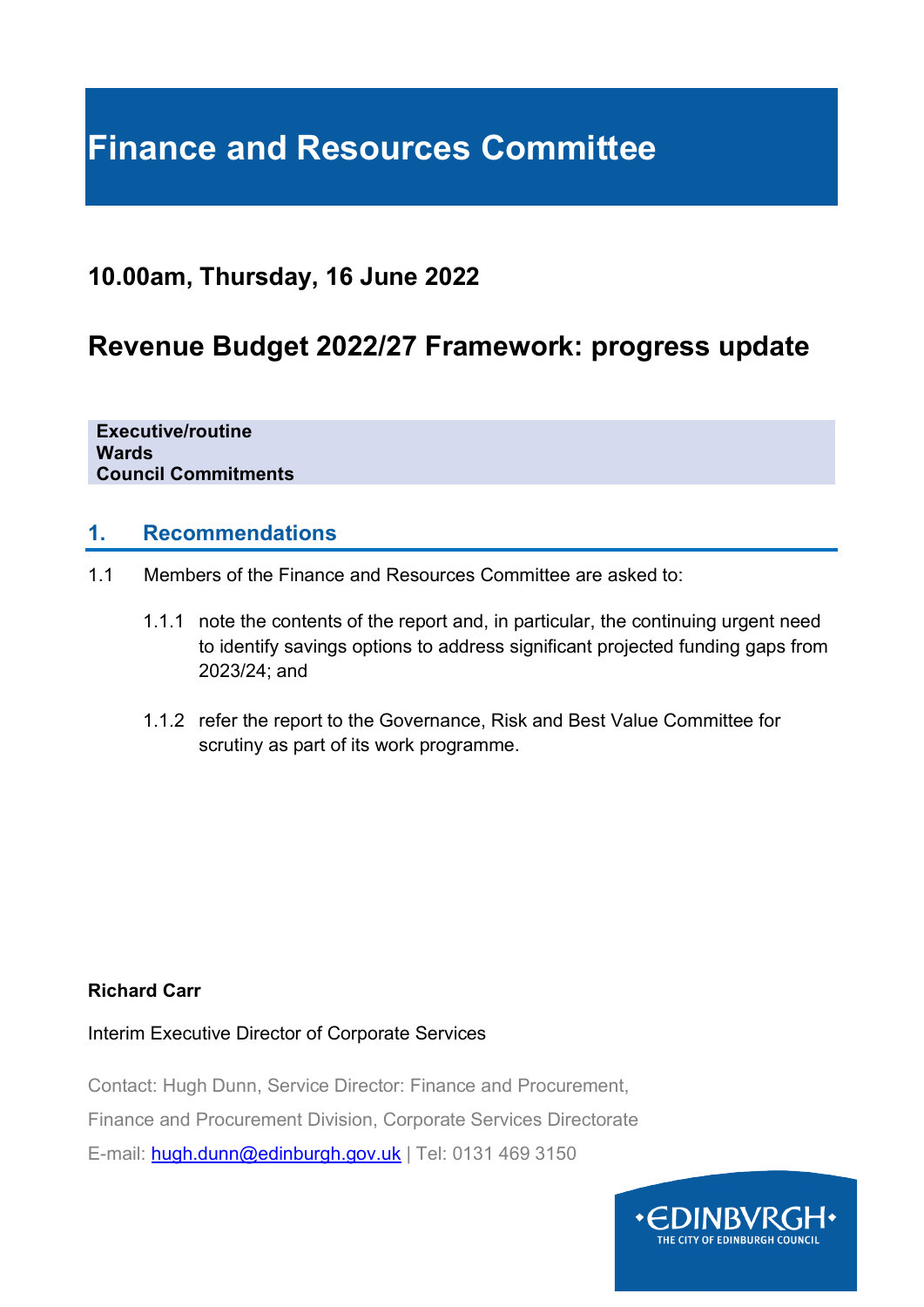**Report**

## **Revenue Budget 2022/27 Framework: progress update**

#### **2. Executive Summary**

- 2.1 The report updates members on the overall budget position for 2022/23, including the provisional outturn for 2021/22, before setting out the main implications for the Council's medium-term financial planning framework of the publication of the Scottish Government's Resource Spending Review on 31 May.
- 2.2 The report also provides an overview of the process and progress in delivering savings options to address future years' financial gaps.

#### **3. Background**

- 3.1 On 24 February 2022, Council approved a balanced revenue budget for 2022/23 based on the Council's provisional grant funding allocation and a 3% increase in Council Tax rates. Following approval of the Local Government Finance Order for 2022/23 on 2 March, this grant funding allocation has now been confirmed.
- 3.2 A subsequent report to the Finance and Resources Committee on 3 March highlighted to members the main aspects of the approved budget, including:
	- (i) £9.86m of **additional one-off service investments** (shown in Appendix 1), progress in the delivery of which, alongside the associated outcomes, will be reported to the Committee during the year;
	- (ii) **additional sums to support local economic recovery and address the cost of living impacts on low-income households**, with the majority of Edinburgh's £6.4m share of £80m of Scotland-wide funding being used to support the most vulnerable households by committing to provide a cash grant of £150 to each of the 33,000 low-income households across the city and £100 for every child within a low-income household, determined with reference to free school meal eligibility;
	- (iii) **£25.3m of provisions in respect of the on-going financial impacts of the pandemic**, including sums provided to recognise continuing homelessness pressures, loss of the Lothian Buses dividend, support to the Council's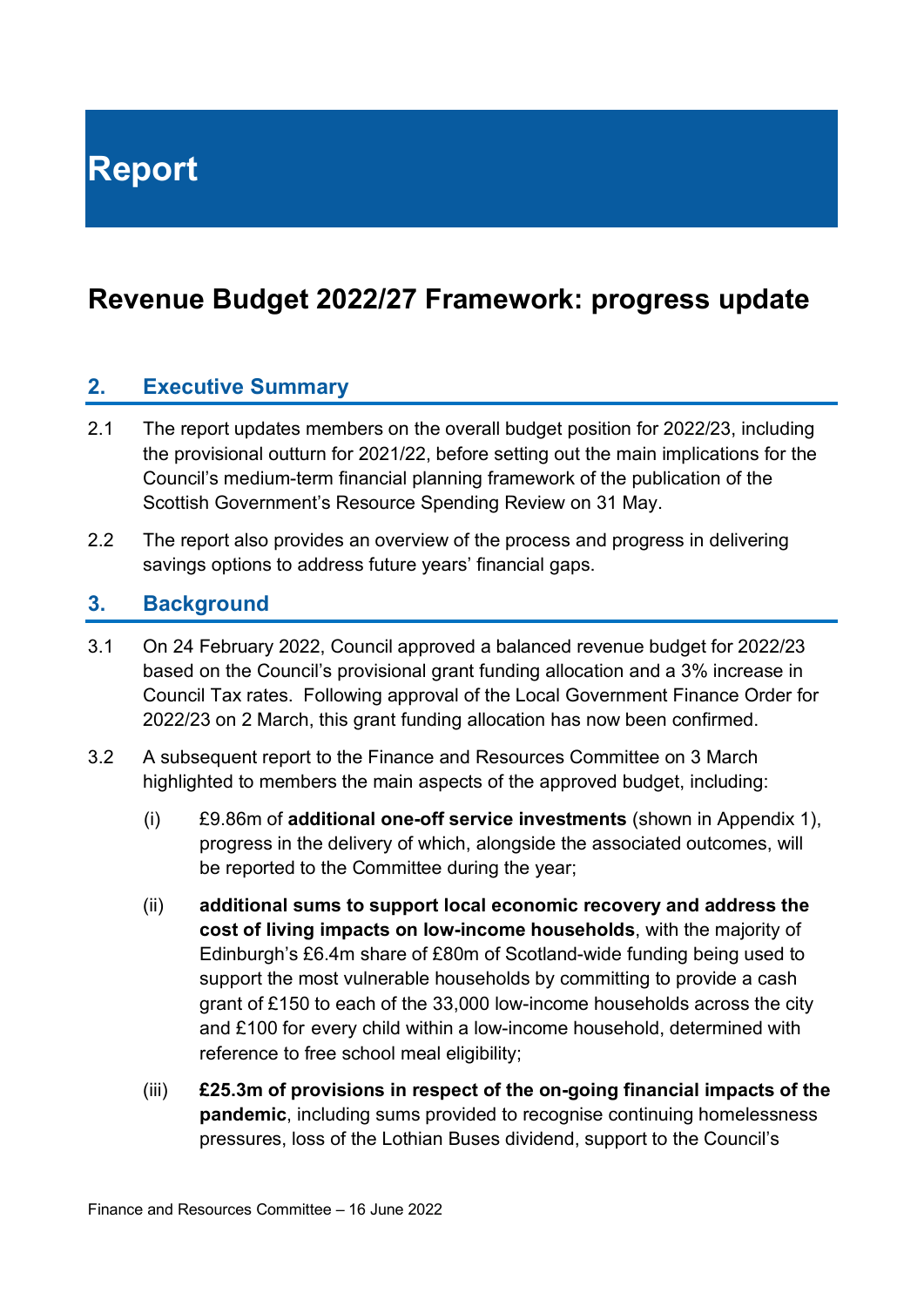ALEOs (Arm's-Length External Organisations) and reduced parking and commercial rental income; and

- (iv) £19.2m of **newly-approved savings**, primarily in corporate budgets. While the majority of these savings are anticipated to be realised in full, there will nonetheless be a need for Executive Directors to take appropriate remedial action during the year to manage known and emerging risks and pressures within their respective areas of responsibility.
- 3.3 While the Council has approved a balanced budget for 2022/23, significant financial challenges remain going forward. Current projections indicate a need to deliver at least £63m of recurring savings in 2023/24, increasing to £144m over the period to 2026/27.
- 3.4 Since the approval of the budget, the wider environment within which the Council operates has also been subject to significant change. The UK is facing rates of inflation not seen for many decades, fuelled by supply chain shortages exacerbated by international events, alongside the challenges of recovering from the COVID-19 pandemic.
- 3.5 This report's purpose is therefore threefold:
	- (i) to update members on the overall budget position for 2022/23, including the provisional outturn for 2021/22;
	- (ii) to advise of the main implications for the Council's medium-term financial planning arising from publication of the Scottish Government's Resource Spending Review on 30 May; and
	- (iii) to provide an overview of the process and progress in delivering savings options to address future years' financial gaps.

#### **4. Main report**

#### **Projected outturn, 2021/22**

- 4.1 As part of setting 2022/23's budget on 24 February, members assumed the availability of an overall underspend for 2021/22 of at least £2.628m, this being consistent with the latest in-year monitoring forecast considered by the Finance and Resources Committee.
- 4.2 It is anticipated that the Council's unaudited accounts for 2021/22 will be presented to the meeting of Council on 30 June. While additional details will be provided at that time, the provisional outturn for 2021/22 shows an overall underspend of some £3.9m, thus addressing the immediate assumed funding requirement noted above. In addition, the actual level of drawdown from reserves required to offset pandemic-related impacts was lower than the budgeted level of provision, providing an additional contingency against subsequent years' impacts.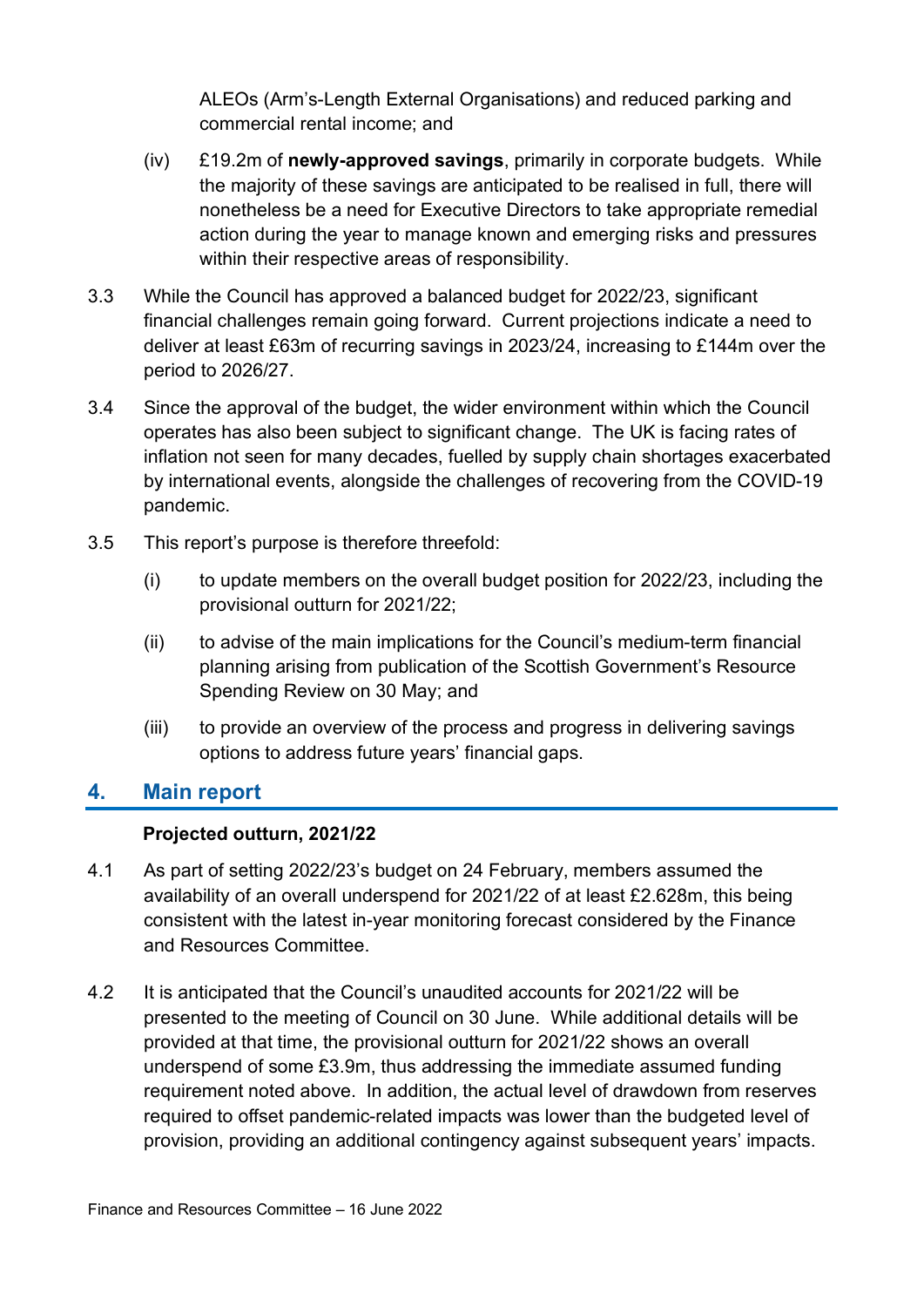4.3 Given the range of pressures outlined in subsequent sections of this report, it is recommended that any remaining sum over and above that required to address this immediate requirement be set aside as a contingency against other risks or expenditure commitments within the framework for 2022/23 or subsequent years.

#### **Inflationary pressures**

- 4.4 As has been extensively documented, current and projected rates of inflation are at levels not witnessed since the 1980s.
- 4.5 Inflation levels affect the Council's activities in a number of ways; directly through increasing prices of purchased goods and services and the level of uplifts applied to relevant contracts and indirectly through consumer spending and expectations for wage awards.
- 4.6 While in some instances the contract uplift to which the Council is exposed is capped, in a number of other cases, such as the PPP1 and PPP2 schools contracts, the applicable uplift is calculated with reference to current (high) inflation rates or, in the case of energy, influenced by extraordinary global pressures.
- 4.7 The like-for-like contract price for gas is expected to increase by more than 150% in 2022/23, with electricity tariffs also increasing by some 26% and a risk that these may rise further from October 2022. Longer-term projections are inherently more speculative but current expectations are for electricity prices to increase further in 2023/24. These increases give rise to an estimated pressure of £9m in 2022/23, with the risk of a further £5m (i.e. cumulative £14m) budgetary shortfall in 2023/24.
- 4.8 Many other areas of the Council's expenditure are also affected by exceptional inflationary pressures. Requests for significant uplifts to contract rates have been received in respect of food and catering, fuel and home-to-school transport, as well as children's services and homelessness services, the last-mentioned reflecting pass-throughs of cost pressures including, but not restricted to, energy. While by no means exhaustive, requests across these areas alone have given rise to a £4m annual, and likely recurring, pressure.
- 4.9 These pressures are also anticipated to result in continuing increases in demand for a number of Council services. Inflation for the poorest households has been assessed to run at 4% above the overall average, with the result that the real-terms value of benefits is eroded, exacerbating existing health and other inequalities. Increasing debt levels may also result in a heightened risk of homelessness.

#### **Teachers' pay award, 2021/22**

4.10 The 2021/22 pay award for most non-teaching (Scottish Joint Council - SJC) staff was agreed in November 2021 and paid as part of December 2021's salary. As of the time of the Committee's last meeting on 3 March, however, negotiations in respect of the teachers' (Scottish Negotiating Committee for Teachers - SNCT) award remained in progress.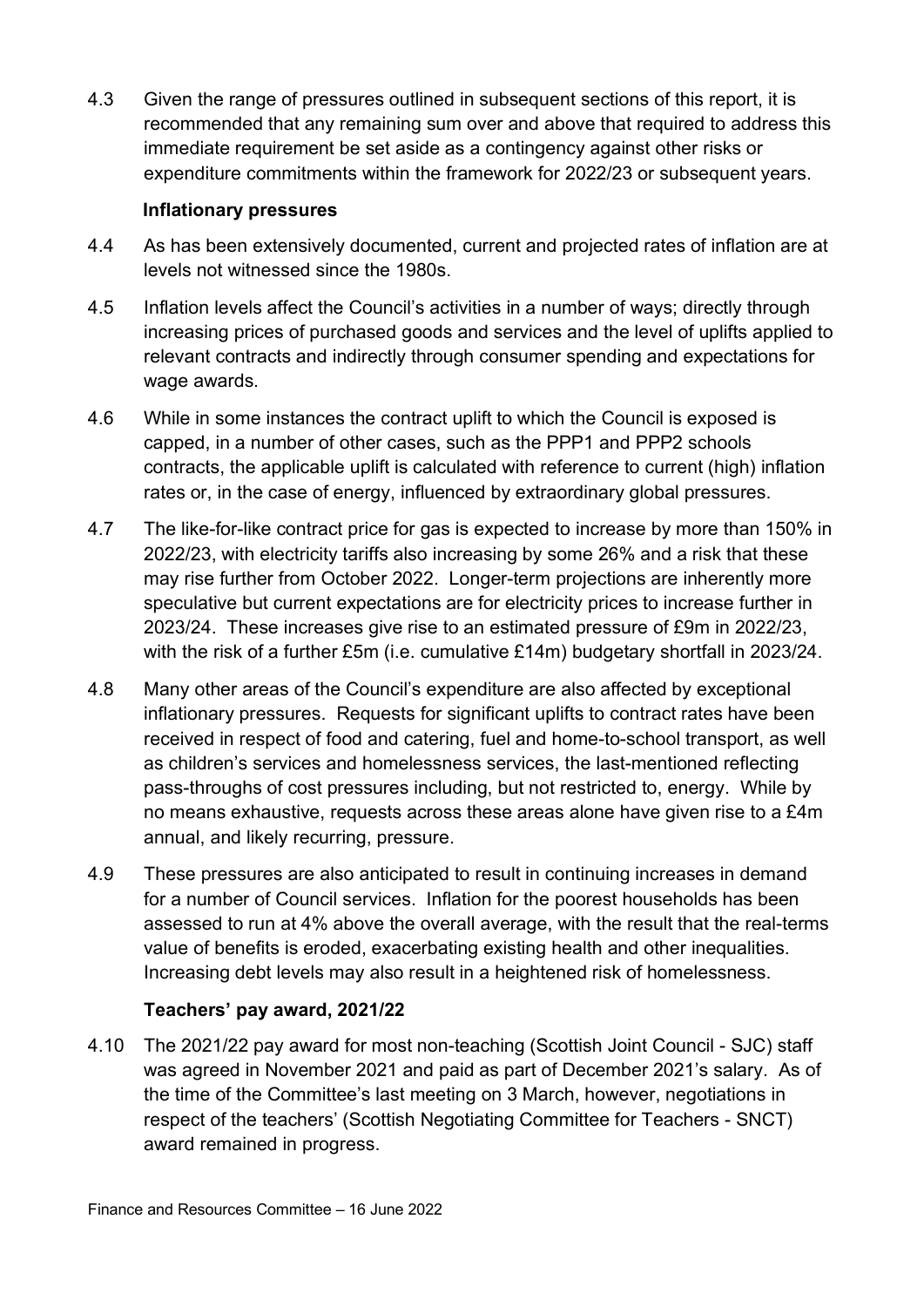- 4.11 Following their meeting on 25 February 2022, COSLA Leaders agreed a revised offer comprising a 1.22% increase effective from April 2021 and a further 1% increase payable from January 2022 for most teaching staff, along with a £100 nonconsolidated one-off payment. Members of the Education Institute of Scotland (EIS), Scotland's largest teaching union, voted, by a margin of 80% to 20%, to accept this offer for 2021/22 while re-emphasising their 10% claim for 2022/23, leading to recommended acceptance of the revised offer by the SNCT. Backdated sums due were paid as part of May's salary.
- 4.12 Due to the tripartite nature of negotiations, the Scottish Government has agreed to meet on a recurring basis the additional sums over and above the wider Scottish Public Sector Pay Policy (SPSPP) that were necessary to secure settlement.

#### **Pay claims, 2022/23**

- 4.13 Pay claims for the main bargaining groups have now been lodged. The SJC claim is for a £3,000 flat-rate increase to all spinal column points (equivalent to an overall Scotland-wide average increase of 11.6%), underpinned by a minimum hourly rate of pay of £12. The SNCT claim is for a 10% uplift across all spinal points. The Chief Officer claim seeks an agreement that is no better and no worse than the other bargaining groups.
- 4.14 In March, COSLA Leaders (as employer) agreed to make an undifferentiated offer of a 2% uplift to all bargaining groups on the basis of parity for all which has been both a key concern and agreed position in recent years.
- 4.15 The SJC Trade Unions have conducted consultative ballots, all of which have returned substantial votes in favour of moving to an industrial action ballot if no significantly improved offer is made. The GMB's ballot on industrial action will run from 6 June until 26 July, with Unite conducting a similar ballot closing on that day.
- 4.16 The budget framework makes provision for an average increase of 3% across all staffing groups in each of the next five years. While this is at the higher end of assumptions made by councils in Scotland, the claims received would clearly exceed this sum by a considerable margin and thus their underlying unaffordability, without the provision of significant additional funding, remains.
- 4.17 Given resource availability and wider pressures, through gradually returning public sector staffing levels to pre-pandemic levels by 2026/27, the Scottish Government's Resource Spending Review (RSR) signals an intention to maintain overall public sector pay bills at 2022/23 levels.

#### **Overall position, 2022/23**

4.18 As noted in the preceding sections, the Council's budget is subject to an unprecedented level of inflation-linked pressures. Besides the energy-related pressure of £9m, other areas of third party spend are also subject to claims for significant uplifts.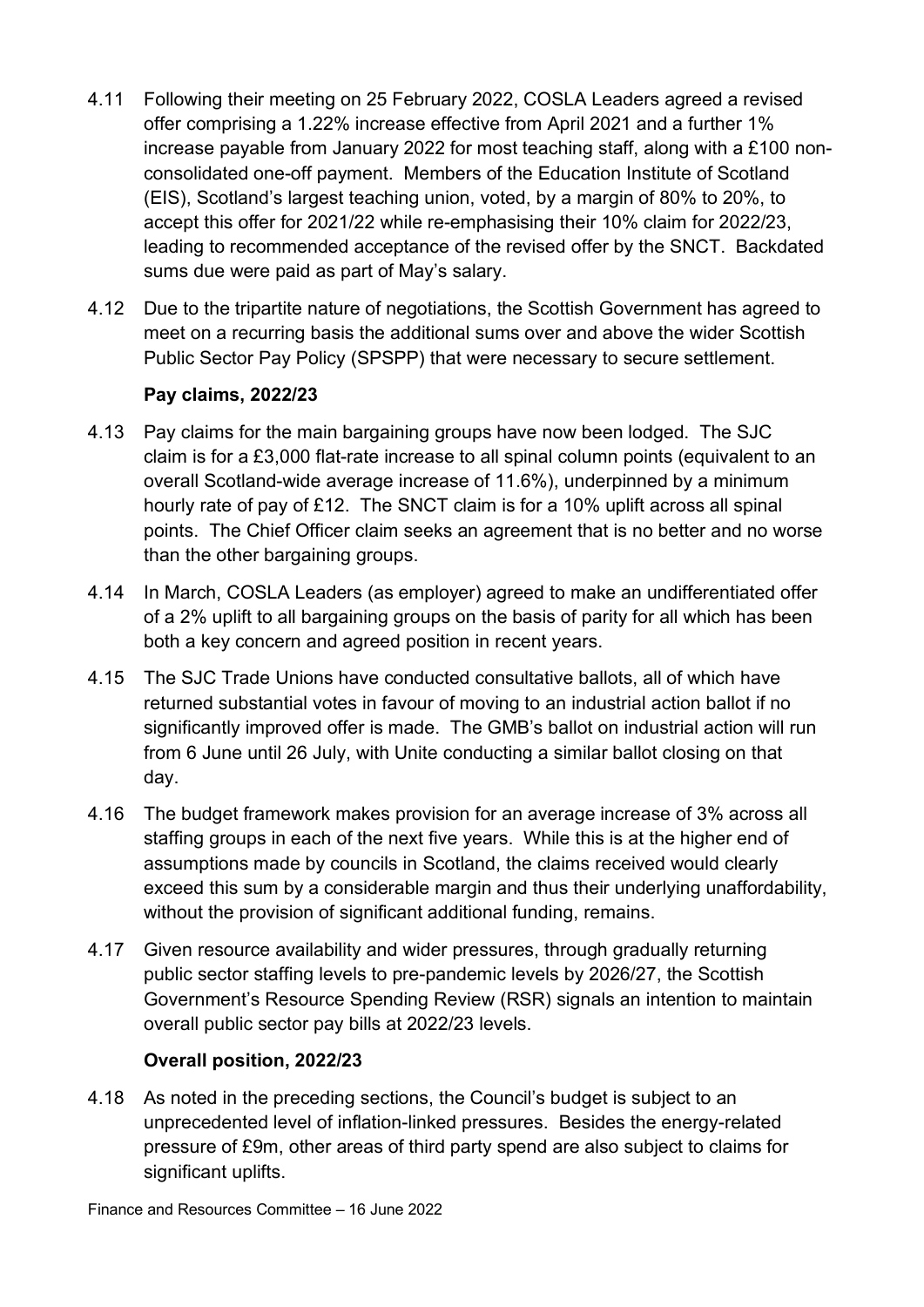- 4.19 In view of the extent of these claims, members of the Corporate Leadership Team (CLT) have agreed the need for all Directorates to take steps to ensure that supply chain disruptions are identified and price increase requests managed to mitigate budget and service impact on Council services. A central register has been created to capture both requests for price increases received from third party suppliers and any agreed contract price increases to allow oversight and monitoring of the potential risk to Council budgets and/or service delivery.
- 4.20 Contract managers have additionally been requested, in the first instance, to explore efficiencies that could mitigate these price increases, such as demand management, reducing the volume of deliveries (where applicable) and providing suppliers with guarantees on future volumes. It is acknowledged, however, that some requests will require to be accommodated to ensure service continuity and supplier resilience over the immediate and longer term.
- 4.21 Given the evolving situation, it is difficult to predict with accuracy the level of in-year pressure resulting from the inflation-linked issues, including pay, noted in the preceding sections of the report. Consideration of corporate budgets has, however, identified potential savings across a number of areas, including continuation of underspends apparent in the provisional outturn for 2021/22[1,](#page-5-0) application of the budget framework risk contingency, inflation provision and other timing-related savings. On this basis, at this stage it is anticipated that known non-pay inflation pressures can be accommodated within a balanced overall position. The key area of risk, however, is around pay award provision. By means of illustration, every 1% in excess of the framework level of provision would hasten a pressure of some £6.2m.
- 4.22 A more detailed update will be provided to members of the Committee as part of the first in-year revenue monitoring report, anticipated to be in September.

#### **Edinburgh Integration Joint Board (EIJB) budget, 2022/23**

- 4.23 At the meeting of the EIJB on 22 March, members considered a progress update on the development of the Board's budget for 2022/23.
- 4.24 The report set out the latest available information, including the budgets which will be delegated from NHS Lothian and the Council and compared these to projected costs based on the forecast outturn for 2021/22, anticipated growth and assumptions around additional resources. The modelling contained within the report indicated that delivering financial balance by the end of 2022/23 is achievable but there remains some risk as not all of the mitigations can be quantified at this point. Tripartite working with the EIJB's partners is continuing and an update will be presented to the Board's next meeting.

<span id="page-5-0"></span><sup>1</sup> These underspends include additional Council Tax income relative to budget and non-application of elements of in-year inflationary provisions.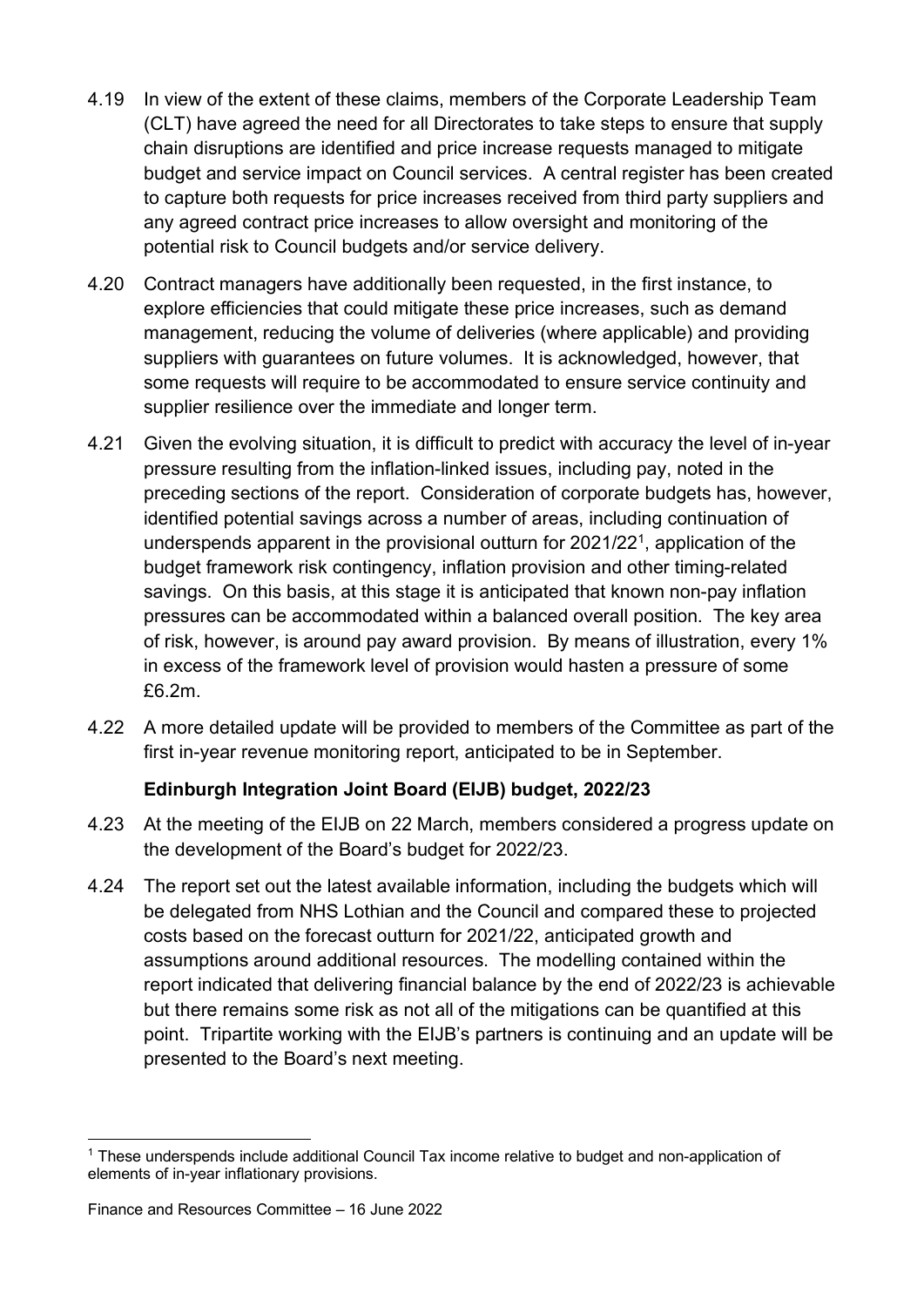#### **Scottish Government's Resource Spending Review and Medium-Term Financial Strategy**

- 4.25 On 31 May, the Cabinet Secretary for Finance and the Economy presented the Scottish Government's Resource Spending Review (RSR). The RSR provides, albeit at a high aggregated level, indicative sectoral planning allocations for public expenditure for the period from 2022/23 to 2026/27 inclusive. After a succession of one-year funding settlements for bodies across the public sector, its contents are therefore of assistance in developing funded organisations' medium-term financial planning. It should be emphasised, however, that the RSR does not supersede the annual Scottish Budget process which will continue to be subject to Parliamentary discussion and determination, including the precise quantum of funding included within the Local Government Finance Settlement<sup>[2](#page-6-0)</sup> and its distribution amongst authorities.
- 4.26 Publication of the RSR was complemented by the accompanying issuing of the Scottish Government's Medium-Term Financial Strategy (MTFS). The MTFS provides a medium-term perspective on the public finances, supporting a broad approach to budget evaluation and formation. Its content is, in turn, informed by projections produced by the independent Scottish Fiscal Commission and UK-wide Office for Budgetary Responsibility.
- 4.27 The MTFS sets outs three scenarios, respectively referred to as the upside, central and downside scenarios but with the main emphasis upon the central one which also forms the basis of the assumed expenditure allocations within the RSR. Within this finite overall level of resource, the need to make difficult choices is highlighted.
- 4.28 In overall terms, this central scenario reflects an increase in cash-terms resource available to the Scottish Government of some 13.5% (4.7% when expressed in real, inflation-adjusted terms) over the period between 2022/23 and 2026/27. The RSR identifies four specific overarching priorities for allocation of these sums: tackling child poverty; addressing the climate crisis; securing a stronger, fairer and greener economy; and delivering excellent public services.
- 4.29 Of this overall growth, 90% is allocated to support increases in health and social care and social security spend over the period to 2025/26, the former linked to the Scottish Government's commitment to increase frontline health spend by 20% over the term of the current Scottish Parliament. By extension, this reduces the element of additional resources available to other areas.

<span id="page-6-0"></span> $2$  The quantum of funding contained within the Local Government Finance Settlement currently reflects the transfer of sums from other Scottish Government portfolios. This level of detail has not been included within the RSR although confirmation has been provided that sums transferred in respect of (i) Health and Social Care, (ii) Early Learning and Childcare and (iii) additional Teachers, worth £1 billion combined, will be maintained.

Finance and Resources Committee – 16 June 2022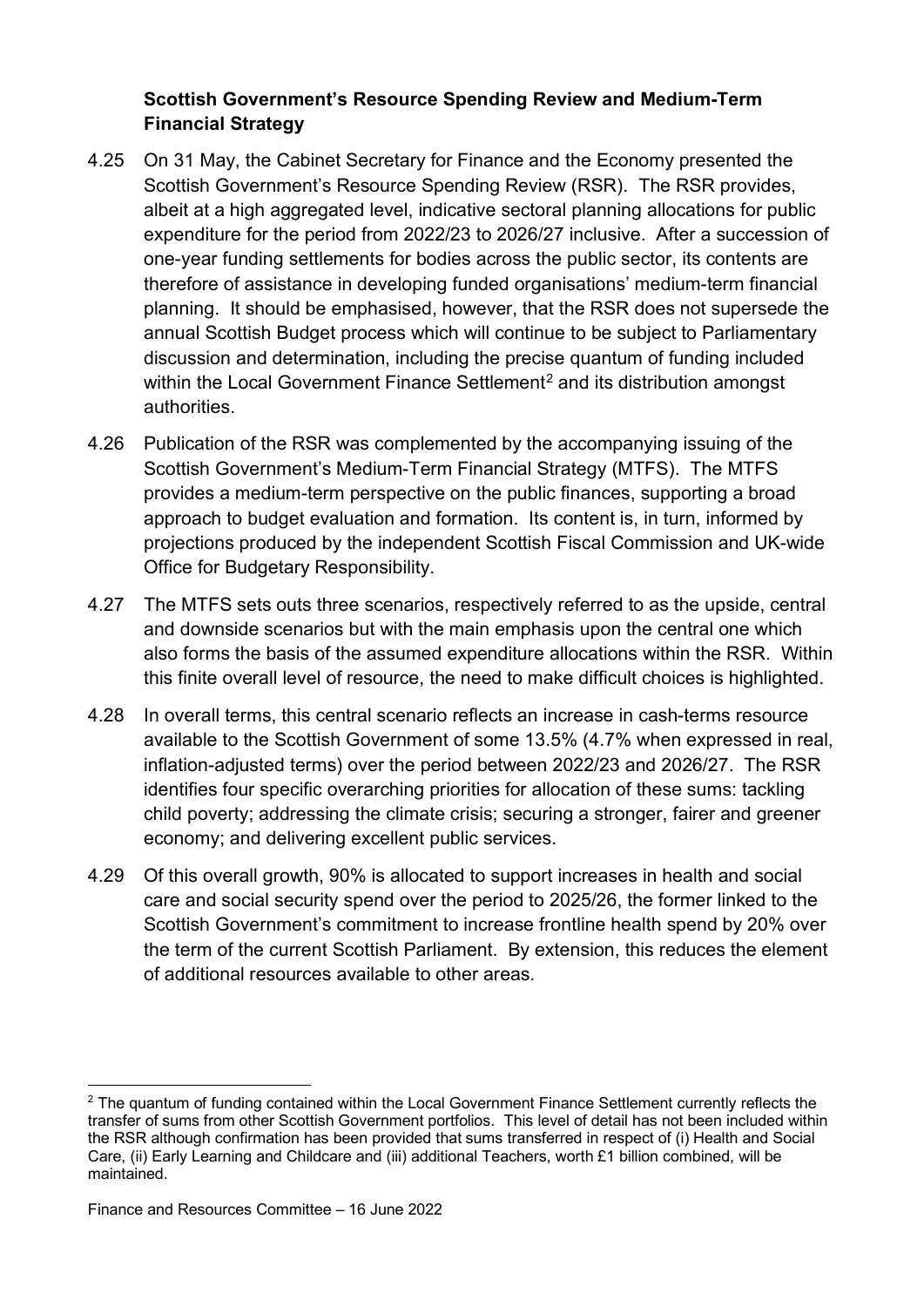- 4.30 The spending allocation for Local Government is unchanged over the period from 2022/23 to 2025/26[3,](#page-7-0) before increasing by £100m in 2026/27. This corresponds to an overall cash-terms increase of 0.9% over the period compared to the 13.5% across the budget as a whole (or a real-terms reduction of nearly 8%).
- 4.31 In acknowledging that the allocations for those areas without specific prioritisation will be challenging, the RSR points to a renewed impetus to deliver savings across the public sector, with an assumption that all areas will deliver annual efficiencies of 3%. Adoption of hybrid working practices and the consequent ability to reduce the size of the public sector estate through co-location and/or rationalisation is highlighted, as are potential synergies and efficiencies in procurement, enhanced use of digital technology and, where appropriate, greater use of cost recovery in service delivery. While all of these areas could potentially contribute to addressing future years' spending gaps within the Council, robust business cases will require to be developed prior to scrutiny by elected members.
- 4.32 The RSR reiterates the Scottish Government's commitment to develop a "new deal" with Local Government underpinned by a fiscal framework. This includes:
	- (i) building on the Review of Local Democracy and developing a deeper dialogue and debate on how the Scottish and Local Government will work together to achieve better outcomes for people and communities;
	- (ii) seeking to balance greater flexibility over financial arrangements for local government with increased accountability for the delivery of national priorities so that both partners can have certainty over inputs and outcomes alongside scope to innovate and improve the delivery of services to local communities;
	- (iii) exploring greater scope for discretionary revenue-raising, such as the Visitor Levy and the newly-created Workplace Parking Levy, as well as reforms to the current Council Tax system;
	- (iv) exploring further with COSLA, Digital Office and Revenue Scotland how best to transform the digital administration of the Non-Domestic Rates system;
	- (v) confirming that further flexibilities requested by COSLA will be made available to councils for existing service concession arrangements such as PFI or NPD-funded projects; and
	- (vi) ensuring these decisions are supported by a phased approach towards alignment with the CIPFA Code of Practice for Local Authority Accounting through a comprehensive Capital Accounting Review.

<span id="page-7-0"></span> $3$  As is the case with current arrangements, the Scottish Government will continue to underwrite the assumed level of non-domestic rates income underpinning the Local Government Finance Settlement.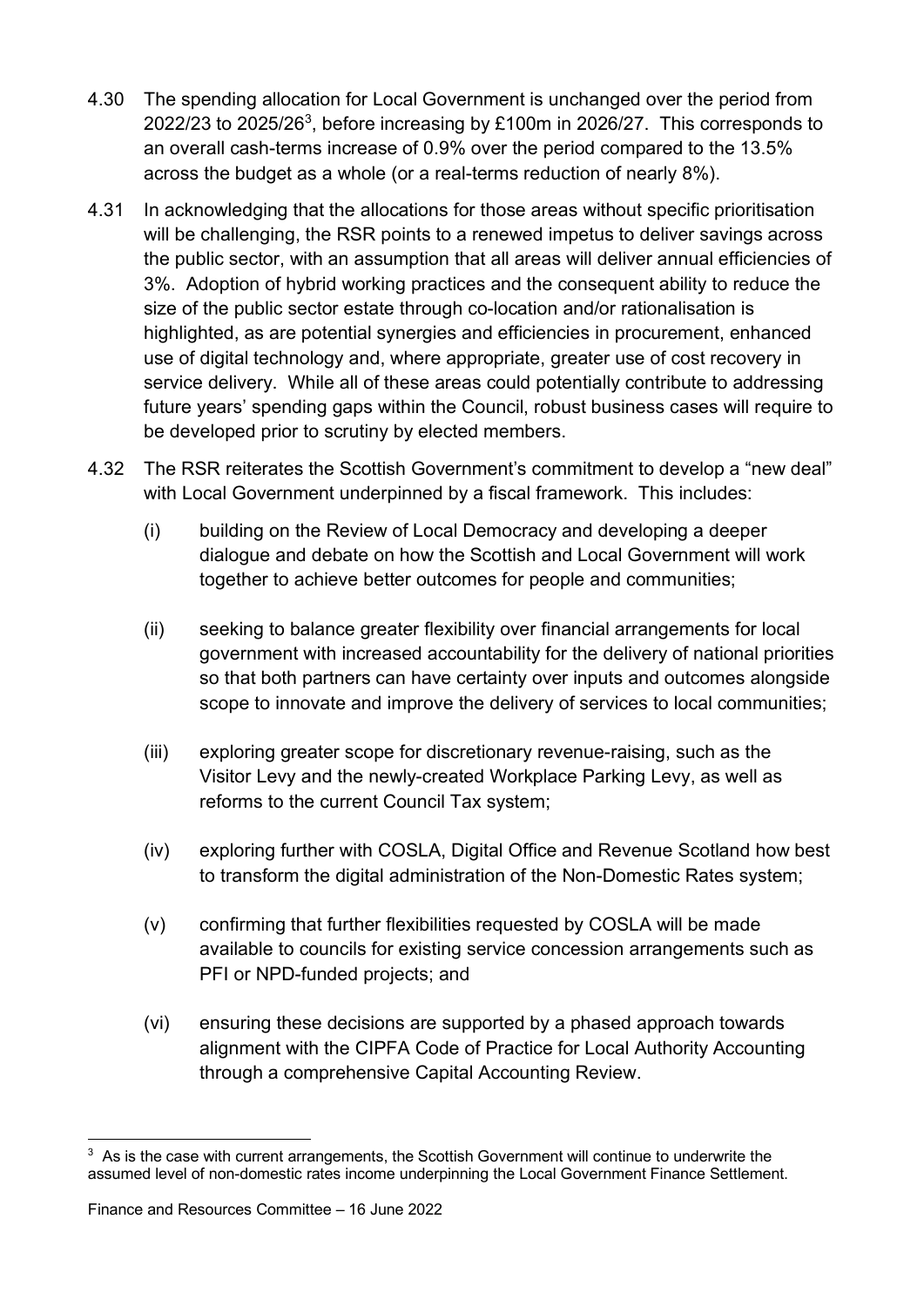- 4.33 The implications of the penultimate and final points are discussed later in the report.
- 4.34 While again emphasising that these are sector-wide planning totals and not indications of the actual funding to be contained within the Local Government Finance Settlement, they are nonetheless broadly consistent with the budget framework "flat-cash" assumptions in each of the next three years. The RSR did, however, confirm the baselining of the £120m of additional funding for Local Government introduced as part of the 2022/23 Draft Budget's Parliamentary consideration, of which Edinburgh's share was £9.652m. The implications of this baselining and how it affects the overall position, taking into account other known or emerging risks, is considered later in this report.

#### **Service concession financial flexibility**

- 4.35 In late January, the Cabinet Secretary for Finance and the Economy wrote to CIPFA/LASAAC regarding local government's request for a change to the service concession flexibility. This request sought to allow, in accounting terms, the principal element of debt repayments to be spread over the (longer) life of the asset and not the contract term, with the effective "credit" from prior years' overpayments also available to fund additional expenditure.
- 4.36 Considerable discussion ensued between CIPFA/LASAAC, LASAAC, Directors of Finance and civil servants to ensure there was a full understanding of the issues and context for some of the issues raised in the Cabinet Secretary's letter. A requested report on a Capital Accounting Review was prepared by Scottish Directors of Finance, with a response also provided to the Scottish Government by CIPFA/LASAAC on the issues requested. While expressing her gratitude for these contributions, the Cabinet Secretary has indicated that she considers these to be partial and/or inconclusive.
- 4.37 The Cabinet Secretary's letter confirms that the flexibilities noted in Paragraph 4.35 will be made available to councils on the basis requested. Use of these flexibilities will, however, be subject to both (i) robust local consideration to ensure such use is prudent and sustainable and (ii) explicit approval by a Council decision. In addition, the flexibilities may only be applied to *existing* concession arrangements.
- 4.38 Granting of the requested flexibility is also contingent upon commissioning an independent Capital Accounting Review which will consider, amongst other things, the on-going appropriateness of statutory mitigation provisions alongside alignment to the Code of Practice on Local Authority Accounting.
- 4.39 Statutory mitigation is statutory guidance issued by Scottish Ministers for the accounting treatment for specified transactions or types of transactions undertaken by a local authority. It is usually issued where the accounting practice under the Code has been determined to result in an improper charge against the General Fund in the Local Authority financial statements and thus has a consequential impact on the funding available for the provision of local services. Further detail on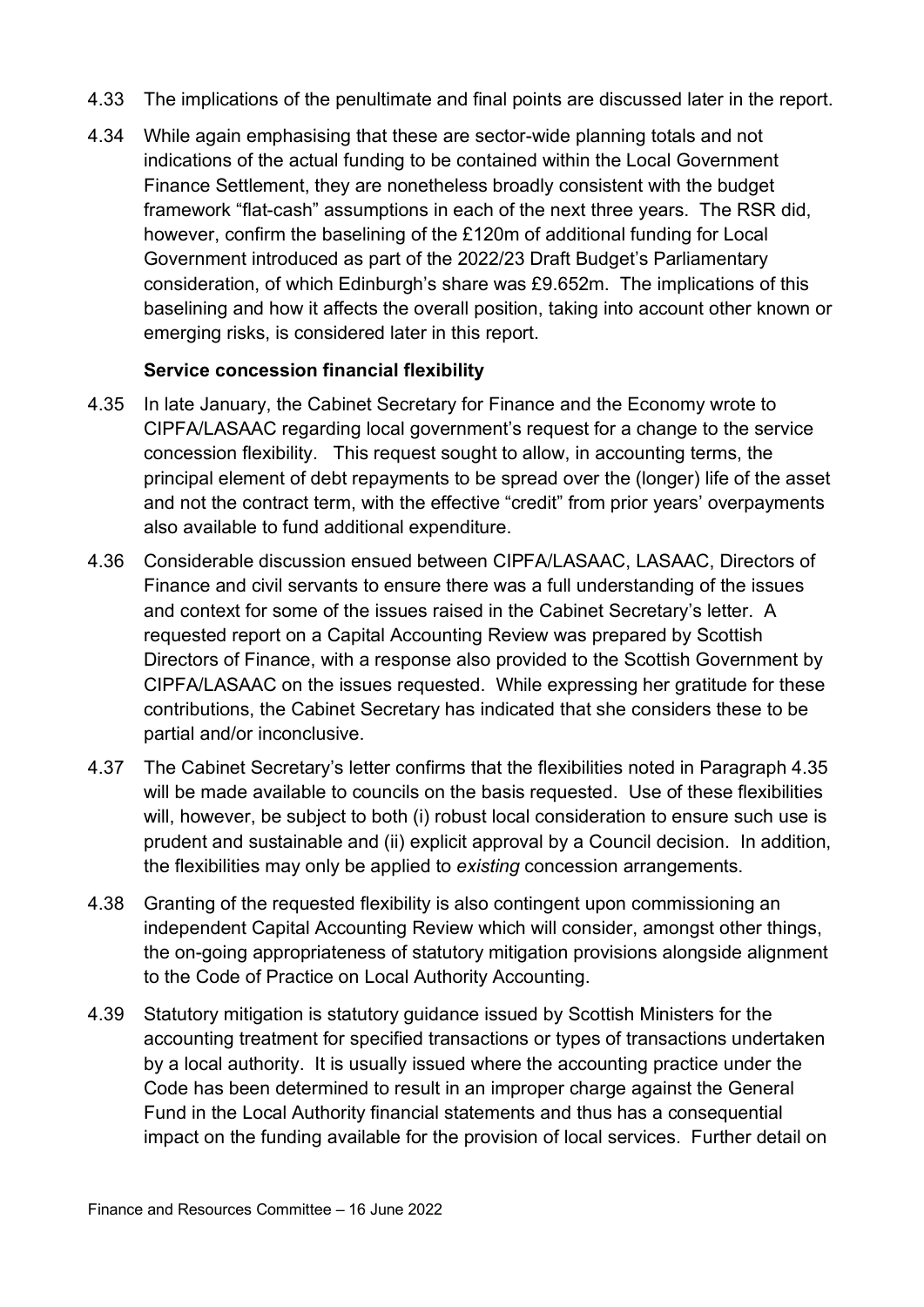the remit of the review will be provided by the Minister for Public Finance, Planning and Community Wealth in due course.

4.40 While use of the concession flexibility is not dependent upon the outcome of the capital accounting review, there is a risk that the timing-related benefit of the former is outweighed by the absolute additional accounting cost of the latter. At this stage, while modelling work on the potential benefit of the flexibility will continue, it is not recommended that it be relied upon to address an element of next or future years' gaps until greater clarity is available on the review's remit and likely direction.

#### **Planning assumptions, 2023/24 and subsequent years**

- 4.41 The baselining of the £120m of additional Scotland-wide funding provided as part of the 2022/23 Scottish Budget's Parliamentary approval represents a favourable movement relative to current financial planning assumptions. In view of the range of wider inflationary risks, including pay, outlined within this report, however, it is likely that additional recurring funds will be required to manage these pressures and, as a result, no changes are being made to the projected gaps contained within the Council's medium-term framework at this time. As such, there remains an incremental gap of £63m in 2023/24, increasing to £144m over the period to 2026/27. Additional background to this requirement, along with the key budget framework assumptions, is included in Appendix 2.
- 4.42 An update forming the basis of a more detailed financial strategy, including consideration of potential funding gaps over a longer ten-year timeframe, will be brought to the Committee's next anticipated meeting in September.

#### **Future years' savings requirements and development of corresponding savings proposals**

- 4.43 The urgent need to initiate a structured medium to longer-term savings programme was highlighted in both the Council's Best Value Assurance Report and the external auditor's report for 2020/21.
- 4.44 In recognising this urgency, a dedicated project lead has been appointed. Directorates have been requested to identify potential options, captured by means of a standard template detailing service and performance impacts, risks and dependencies, with reference to the priorities set out in the Council's business plan.
- 4.45 Given the extent of the challenge noted above, members will likely need to make increasingly difficult choices about the Council's priorities, including considering service reductions, across all service areas to maintain expenditure in line with available income.
- 4.46 A further update will be provided to the Committee's next meeting in September.

#### **5. Next Steps**

5.1 Given the range of pressures outlined within the report, Executive Directors will likely require to bring forward measures to offset residual service pressures and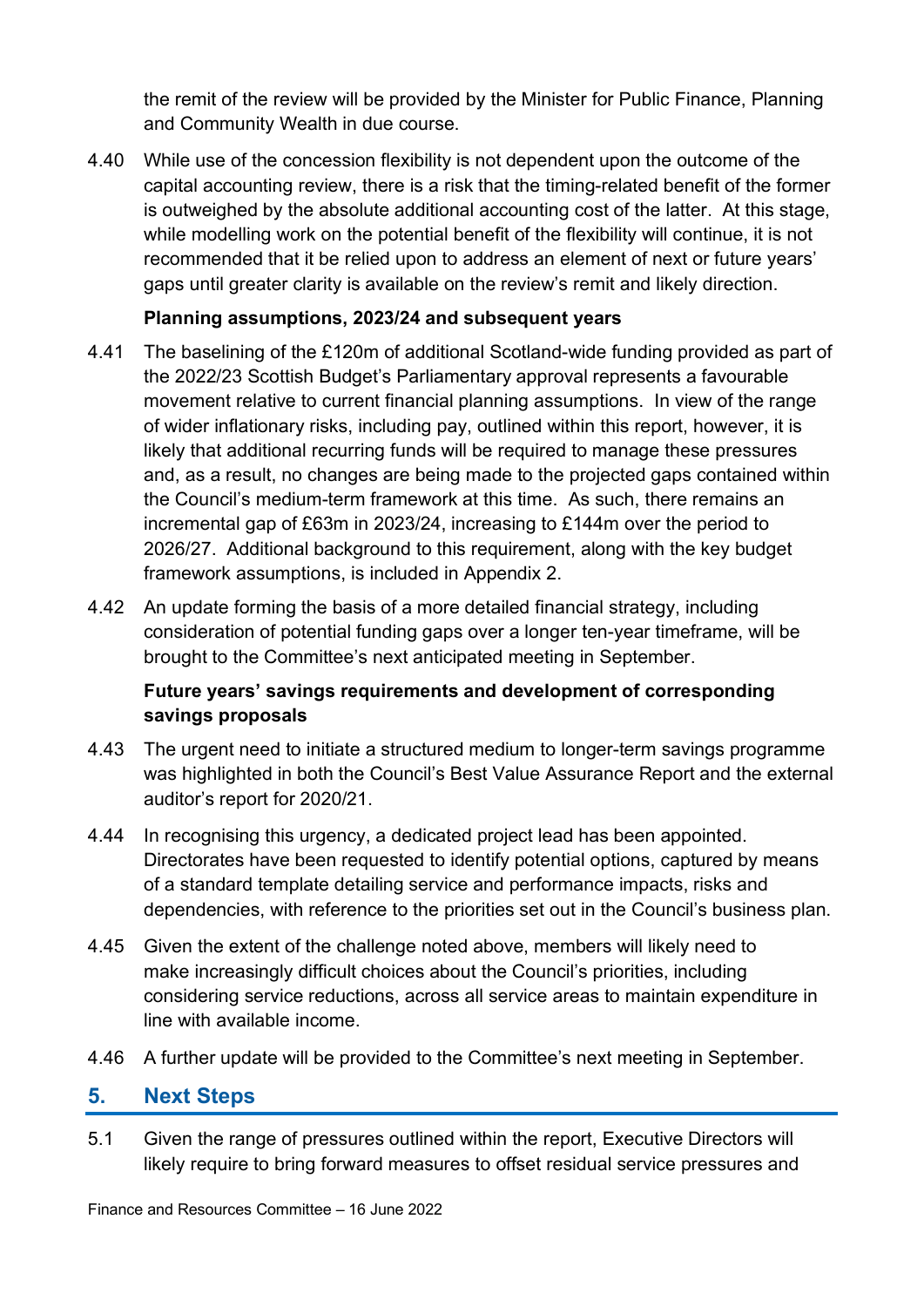risks within their respective areas of responsibility during 2022/23. The adequacy of budget framework provision in respect of the on-going financial impacts of the pandemic will also be kept under close review with a view to taking any necessary remedial action.

5.2 Officers will continue to develop potential options to address future years' savings gaps and an update will be provided at the Committee's next meeting.

#### **6. Financial impact**

- 6.1 The Council continues to face significant financial pressures resulting from increased demand for services, inflation, legislative reform and increased citizen expectations, as well as the continuing financial impacts of the pandemic. These factors are set against a backdrop of core grant funding (accounting for around three quarters of the Council's overall income) that is not keeping pace.
- 6.2 While the Council has approved a balanced budget for 2022/23, it faces significant financial challenges going forward. Current projections indicate a need to deliver at least £63m of recurring savings in 2023/24, increasing to £144m over the five-year period to 2026/27.

#### **7. Stakeholder/Community Impact**

7.1 There is no direct relevance to the report's contents, although proposals brought forward as part of the exercise above will be the subject of full public consultation later in the year.

#### **8. Background reading/external references**

- 8.1 [2022/23 Financial Plan,](https://democracy.edinburgh.gov.uk/documents/s45731/6.2%202022-23%20Financial%20Plan.pdf) Edinburgh Integration Joint Board, 22 March 2022
- 8.2 [Revenue Budget Update 2022/23 Update,](https://democracy.edinburgh.gov.uk/documents/s43161/7.3%20-%20Revenue%20Budget%20Update%20202223%20Update.pdf) Finance and Resources Committee, 3 March 2022
- 8.3 [Coalition Budget Motion 2022/23,](https://democracy.edinburgh.gov.uk/documents/b19392/Coalition%20Budget%20Motion%202022-23%2024th-Feb-2022%2010.00%20City%20of%20Edinburgh%20Council.pdf?T=9) The City of Edinburgh Council, 24 February 2022
- 8.4 [Revenue Budget Framework 2022/27 Progress Update,](https://democracy.edinburgh.gov.uk/documents/s42073/7.2%20-%20Revenue%20Budget%20Framework%20202227%20progress%20update.pdf) Finance and Resources Committee, 3 February 2022
- 8.5 [Revenue Budget 2022/23 Risks and Reserves,](https://democracy.edinburgh.gov.uk/documents/s42074/7.3%20-%20Revenue%20Budget%20202223%20-%20Risks%20and%20Reserves.pdf) Finance and Resources Committee, 3 February 2022

#### **9. Appendices**

- One Approved service investments, 2022/23
- Two Revenue budget framework projected savings requirements and key assumptions, 2022/23 to 2026/27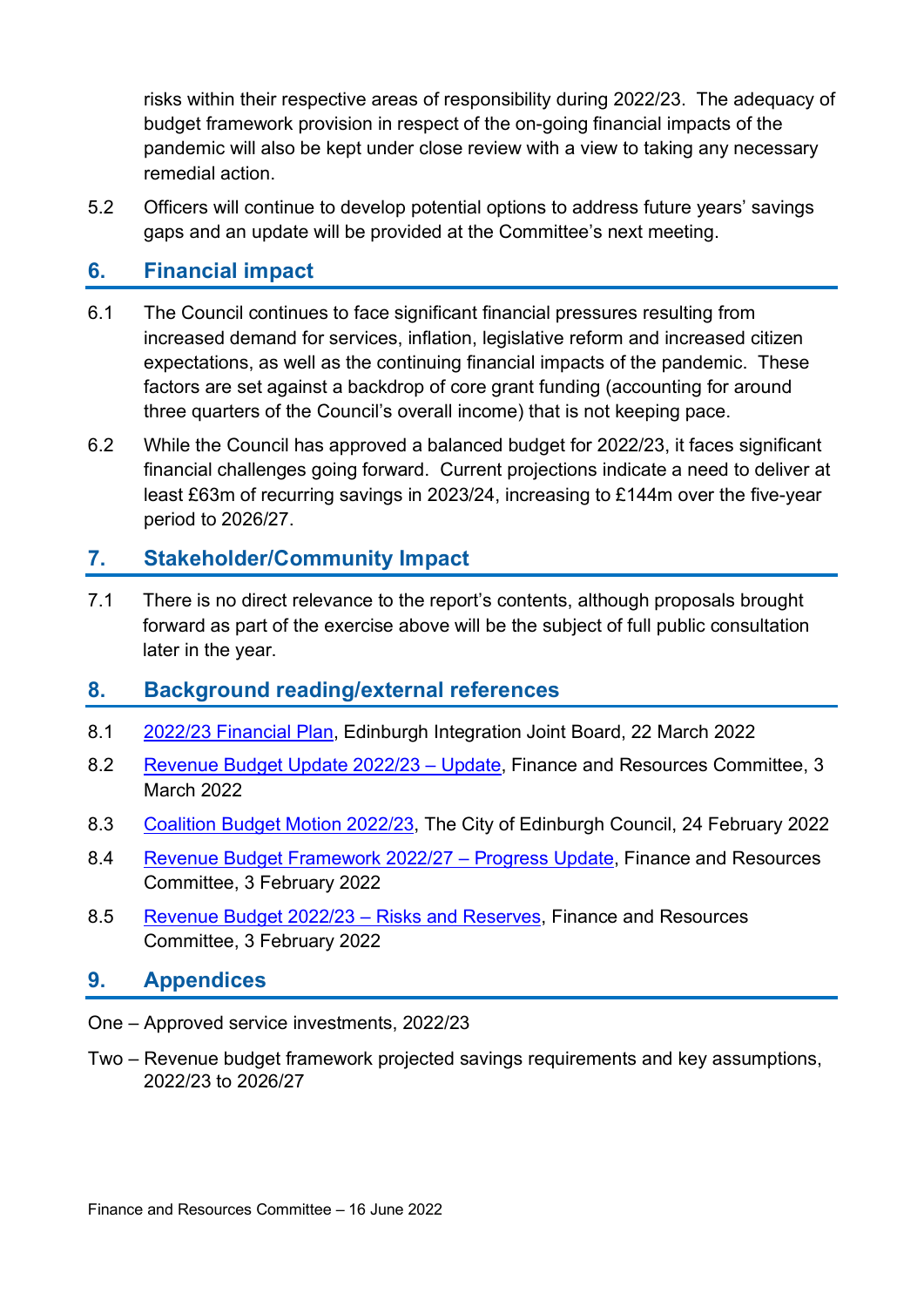### **Approved one-off service investments, 2022/23**

|                                                              | £000  |
|--------------------------------------------------------------|-------|
| Improvements to HR systems                                   | 2,000 |
| Easing the cost of living crisis                             | 1,100 |
| Deep cleaning the city, graffiti removal and street cleaning | 1,072 |
| Roads and pavements maintenance                              | 1,000 |
| Children's Services - additional investment                  | 1,000 |
| Net-zero                                                     | 500   |
| Social care adaptations                                      | 500   |
| Park facilities improvements                                 | 450   |
| Play parks (CFCR)                                            | 325   |
| Neighbourhood Action Team                                    | 250   |
| Local community festivals and events                         | 200   |
| Energy for Edinburgh                                         | 200   |
| Temporary toilets in premier parks                           | 200   |
| Hostile vehicle mitigation barriers                          | 180   |
| Taxi regulation and enforcement                              | 160   |
| Short-term lets regulation and monitoring                    | 150   |
| Food growing                                                 | 130   |
| Defibrillators in schools                                    | 112   |
| Participatory Budgeting support                              | 100   |
| Portobello Kilns restoration                                 | 61    |
| Pentland Park rangers                                        | 60    |
| Libraries re-opening support                                 | 60    |
| "Forever Edinburgh" website development                      | 50    |
| <b>Total</b>                                                 | 9,860 |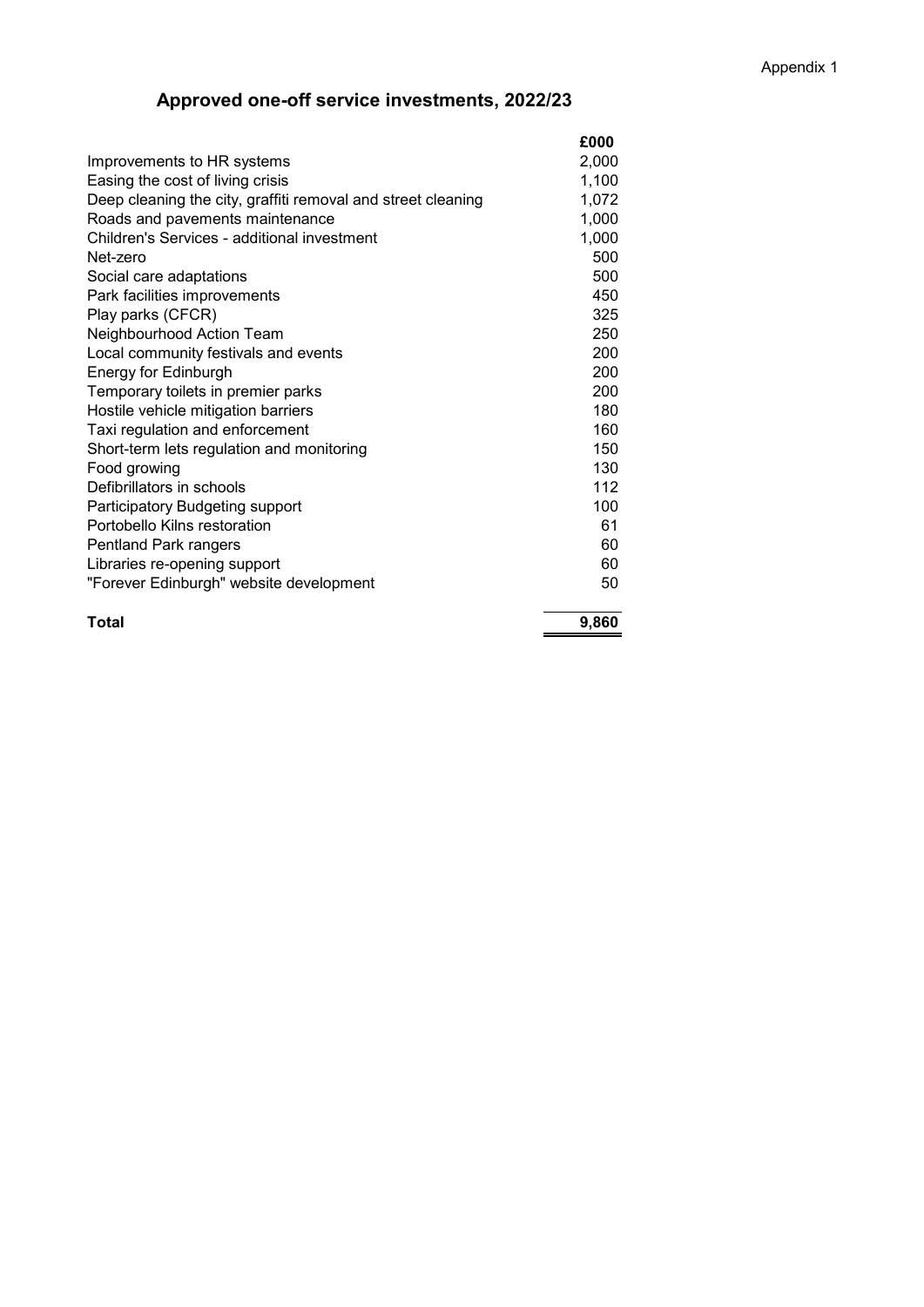## **Appendix 2**

# **Projected savings requirements, 2023/24 to 2026/27**